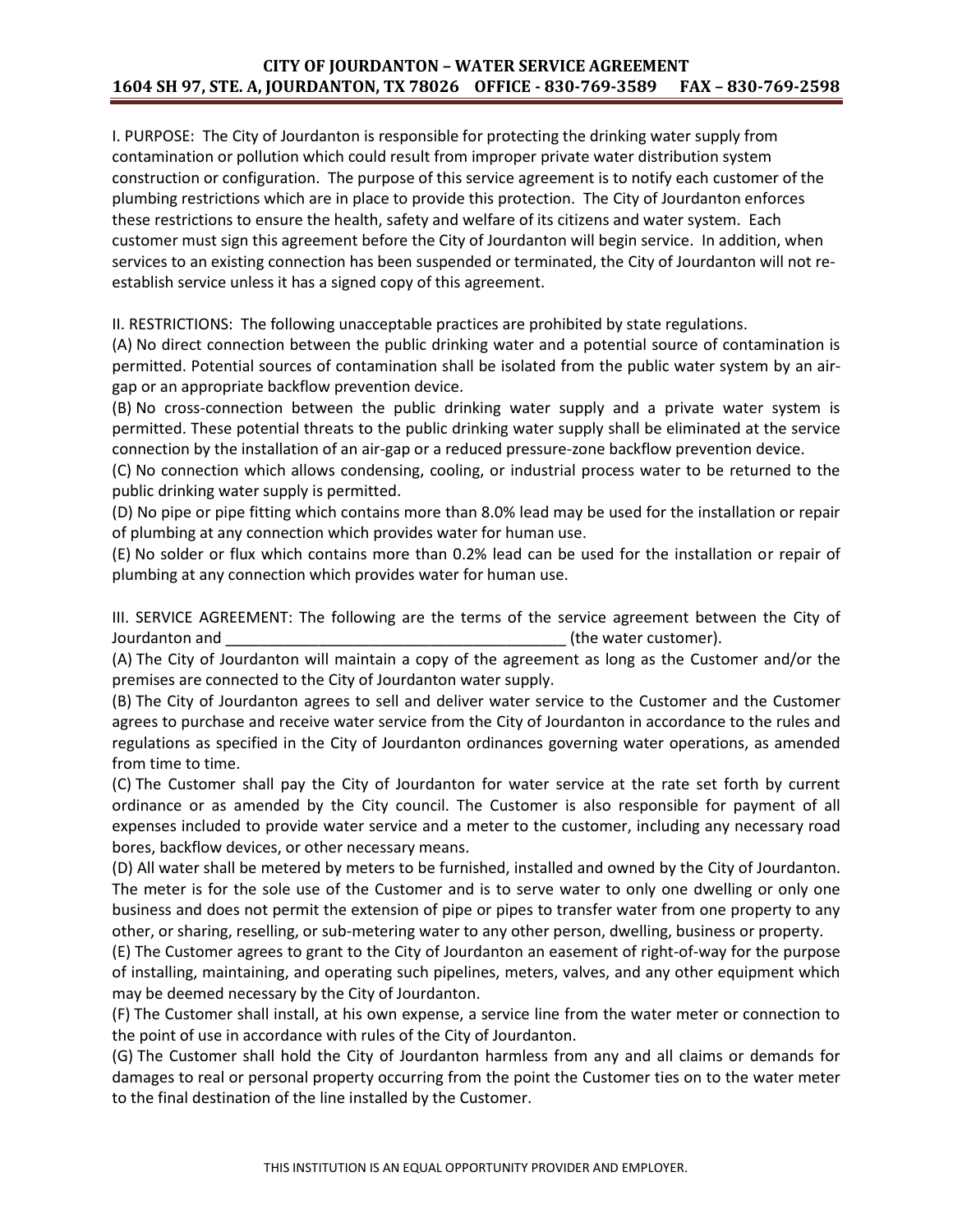## **CITY OF JOURDANTON – WATER SERVICE AGREEMENT 1604 SH 97, STE. A, JOURDANTON, TX 78026 OFFICE - 830-769-3589 FAX – 830-769-2598**

(H) The Customer shall allow his property to be inspected for possible cross-connections and other potential contamination hazards. These inspections shall be conducted by the City of Jourdanton or its designated agent prior to initiating new water service when there is reason to believe that crossconnections and other potential contamination hazards exist, or after any major normal business hours or as otherwise needed, at any time.

(I) The City of Jourdanton shall notify the Customer in writing of any cross-connection or other potential contamination hazard which has been identified during the initial inspection or the periodic reinspection.

(J) The Customer, at his expense, shall immediately remove or adequately isolate any potential crossconnections or other potential contamination hazards on his premises.

(K) The Customer shall, at his expense, properly install, test, and maintain any backflow prevention device required by the City of Jourdanton. Copies of all testing and maintenance records shall be provided to the City of Jourdanton.

(L) In the event the total water supply is insufficient to meet the needs of the customer, or in the event there is a shortage of water, the City of Jourdanton may prorate the water among the various customers on such basis as is deemed equitable by the City of Jourdanton and may also prescribe a schedule of hours covering the use of water for lawn purposes by particular Customers and require adherence to prohibit the use of water for lawn purposes.

IV. ADDITIONAL ENFORCEMENT: If the customer fails to comply with the terms of this division or the water service agreement as adopted, the City of Jourdanton shall, at its option, either terminate service or take other action necessary to protect the public's health and safety, including action to install, test and maintain an appropriate backflow prevention device at the connection. Any expenses associated with the enforcement of this agreement shall be billed to the customer. Failure to pay required costs and expenses may result in termination of service, or a complaint filed in municipal court, if applicable, or both.

I understand the water meter to be installed under this request is for single use of the primary structure at listed service address. Additional service connections will result in the immediate termination of water service under this agreement and removal of the water meter. Should water service reconnection be desired a reinstallation fee shall be paid in accordance with the City of Jourdanton's adopted fee schedule.

I HAVE READ, UNDERSTAND, AND AGREE TO THE CONDITIONS OF THE CITY OF JOURDANTON OF JOURDANTON WATER SERVICE AGREEMENT.

| <b>PRINT NAME:</b>                                 |  |
|----------------------------------------------------|--|
| SERVICE ADDRESS:                                   |  |
| DATE:                                              |  |
| <b>PHONE NUMBER:</b>                               |  |
| MAILING ADDRESS IF DIFFERENT THAN SERVICE ADDRESS: |  |

\_\_\_\_\_\_\_\_\_\_\_\_\_\_\_\_\_\_\_\_\_\_\_\_\_\_\_\_\_\_\_\_\_\_\_\_\_\_\_\_\_\_\_\_\_\_\_\_\_\_\_\_\_\_\_\_\_\_\_\_\_\_\_\_\_\_\_\_\_\_\_\_\_\_\_\_\_

CONFIDENTIAL RECORDS:

\_\_\_\_\_ YES, I want my address and telephone number to be confidential.

NO, my address and telephone number to NOT have to be confidential.

CUSTOMER'S SIGNATURE: \_\_\_\_\_\_\_\_\_\_\_\_\_\_\_\_\_\_\_\_\_\_\_\_\_\_\_\_\_\_\_\_\_\_\_\_\_\_\_\_\_\_\_\_\_\_\_\_\_\_\_\_\_\_\_

THIS INSTITUTION IS AN EQUAL OPPORTUNITY PROVIDER AND EMPLOYER.